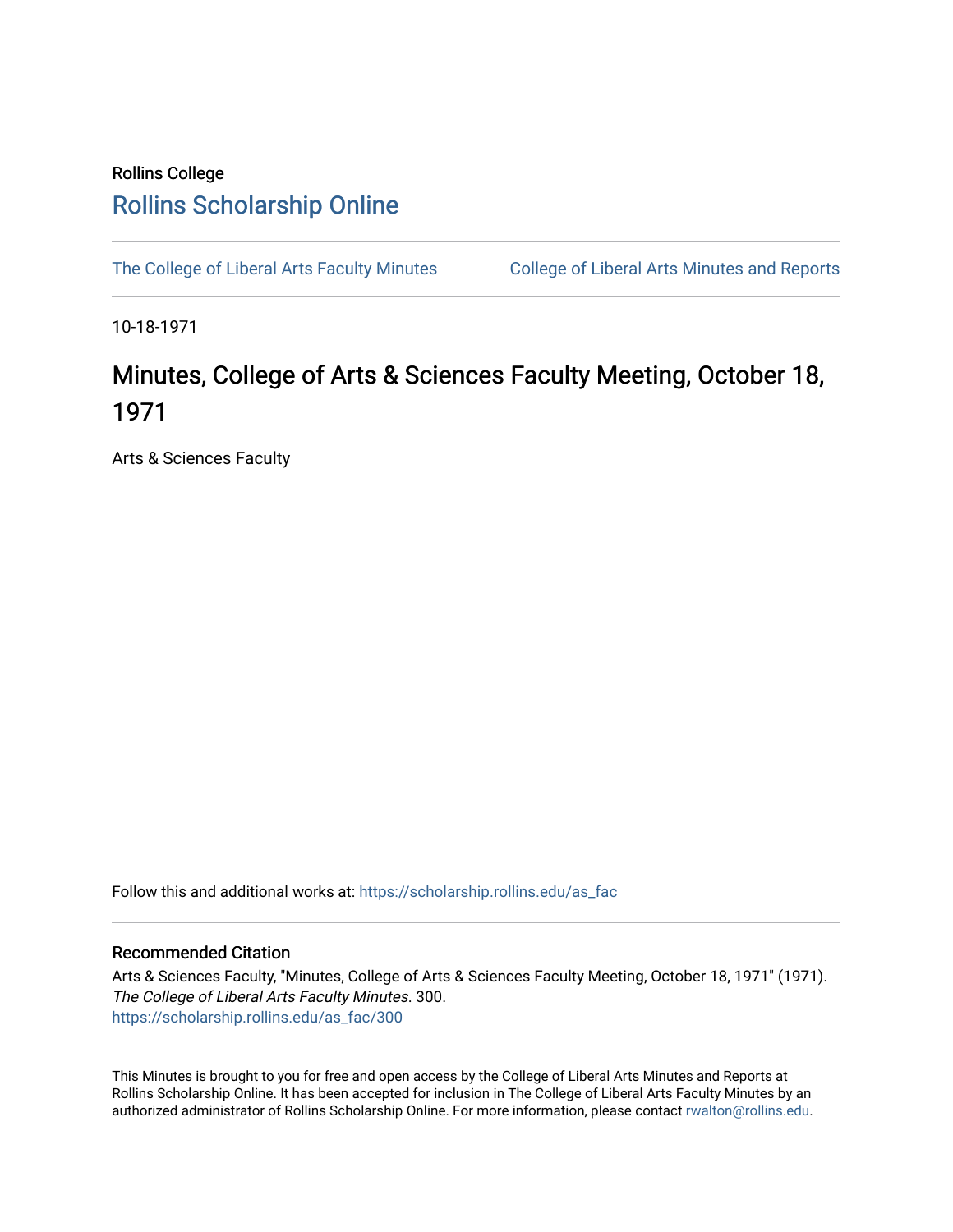#### FALL FACULTY LEETING

Monday, 18 October 1971, 4 p.m.

#### Crummer Auditorium

## AGENDA

- I. Approval of the minutes of the Faculty meeting of 10 may 1971
- II. Announcements & Reports
	- A. Dr. Bowers
	- D. Dean Horris: introduction of new faculty
	- C. President Critchfield
	- L. Dr. Cochran: self-study

### III. Business

A. Resolution of the Council:

THAT all student representatives to the College Senate will have the right to attend faculty meetings as non-voting members. (Dr. Bonne11)

- B. Discussion of annual reports of chairmen of the standing committees of the College, 1970-1971
- IV. Other Business
- V. Adjournment

EC 101071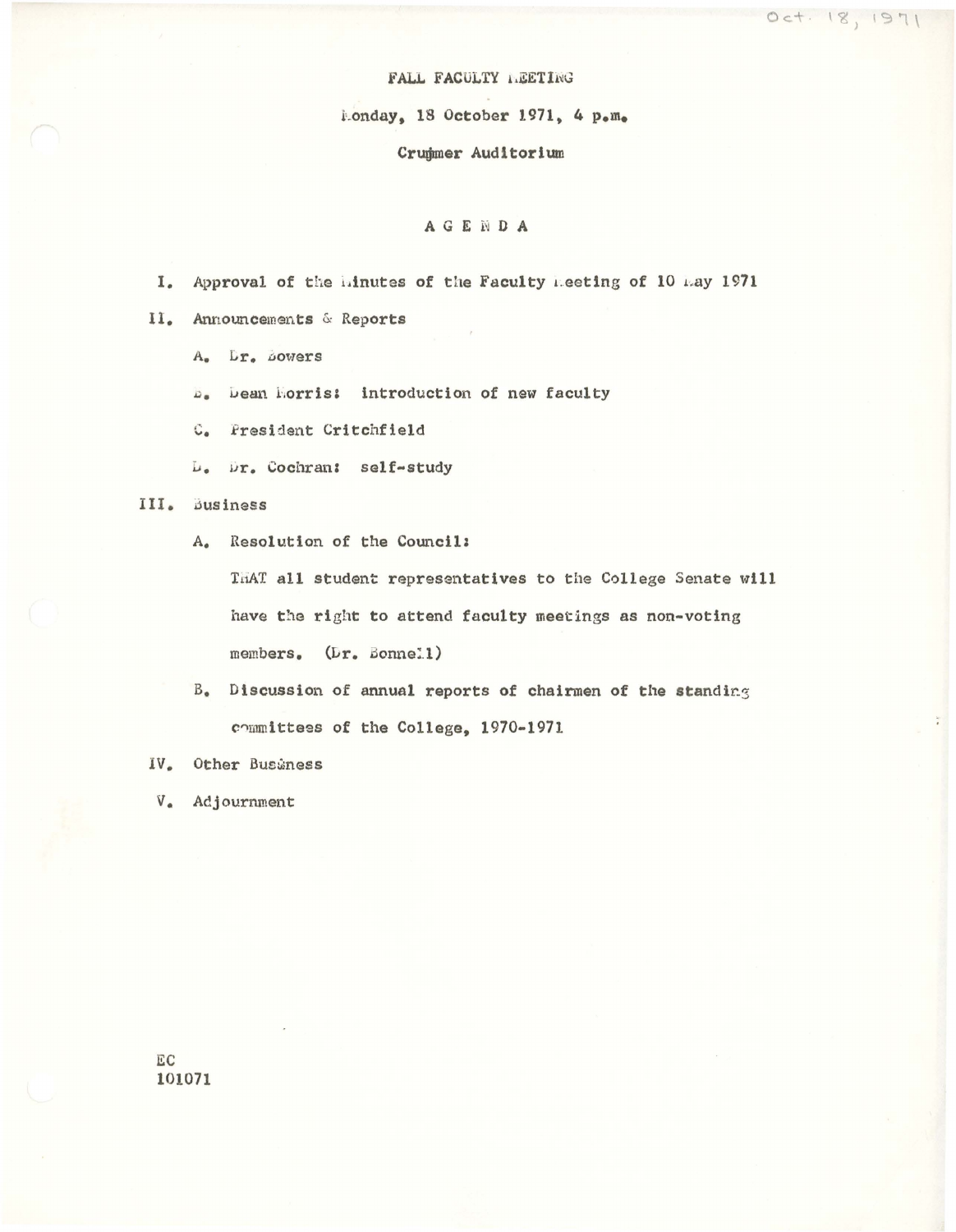#### MINUTES OF THE FACULTY, 1971-1972

The Fall Term meeting of the Rollins College faculty was held Monday, 18 October 1971, at 4 p.m., in Crummer Auditorium. Dr. Bowers presided.

The following members of the faculty were present:

Hales, Wayne

Beall, Elizabeth Blamick, Wesley Bonnell, Peter Bowers, John Brockman, Thomas Carlo, Alphonse Cochran, George Cohen, Edward Cotanche, Larry Critchfield, Jack Danowitz, Edward DeNicola, Dan Dorsett, Wilbur Duer, Margaret Edge, Hoyt Edmondson, Charles Etzold, David Folsom, Marion Gallo, William Gilbert, Norm Glass, Nelson Griffin, Donald

Hamilton, Muriel Haylor, Ada Hicks, Fred Hill, Donald Jorgensen, Charles Justice, Joseph Lancaster, Patricia Lane, Jack Larsen, George Mack, Virginia McFarland, Carolyn McLeod, James Miller, Elinor Mitchell, Eleanor Mulson, Joseph Naleway, Ralph Norris, Allen Pastore, Philip Pease, Ron Phelan, Steve Phillips, Lynne

Ray, Roger Raymond, H. D. Reddick, Alzo Richard, David Riva, Daniel Rosazza, Ross Ross, John Sandstrom, Carl Sedwick, Frank Sheldon, Jim Skidmore, Alexandra Smith, Burr Smith, David Smith, Rhea Stevens, Virginia Upson, James Valdes, Luis Wavell, Bruce Weiss, John Welsh, Charles Wettstein, Arnold Wolfe, Richard Zellers, Charles

 $Oc+18,1971$ 

74

Guests:

Boyd, LaRue Boynton, J.B. Hundley, Walter Loving, William

The Minutes of the meeting of 10 May 1971 were approved as distributed.

Dr. Bonnell moved the following resolution, as passed by the Council of the Senate:

THAT all student representatives to the College Senate will have the right to attend faculty meetings as non-voting members.

The motion was seconded and passed unanimously.

Dr. Bowers reported briefly on upcoming Senate legislation and on committee charges and legislation: faculty responsibility in College budget decisions, sabbatical program, faculty evaluation, the one-court system, etc.